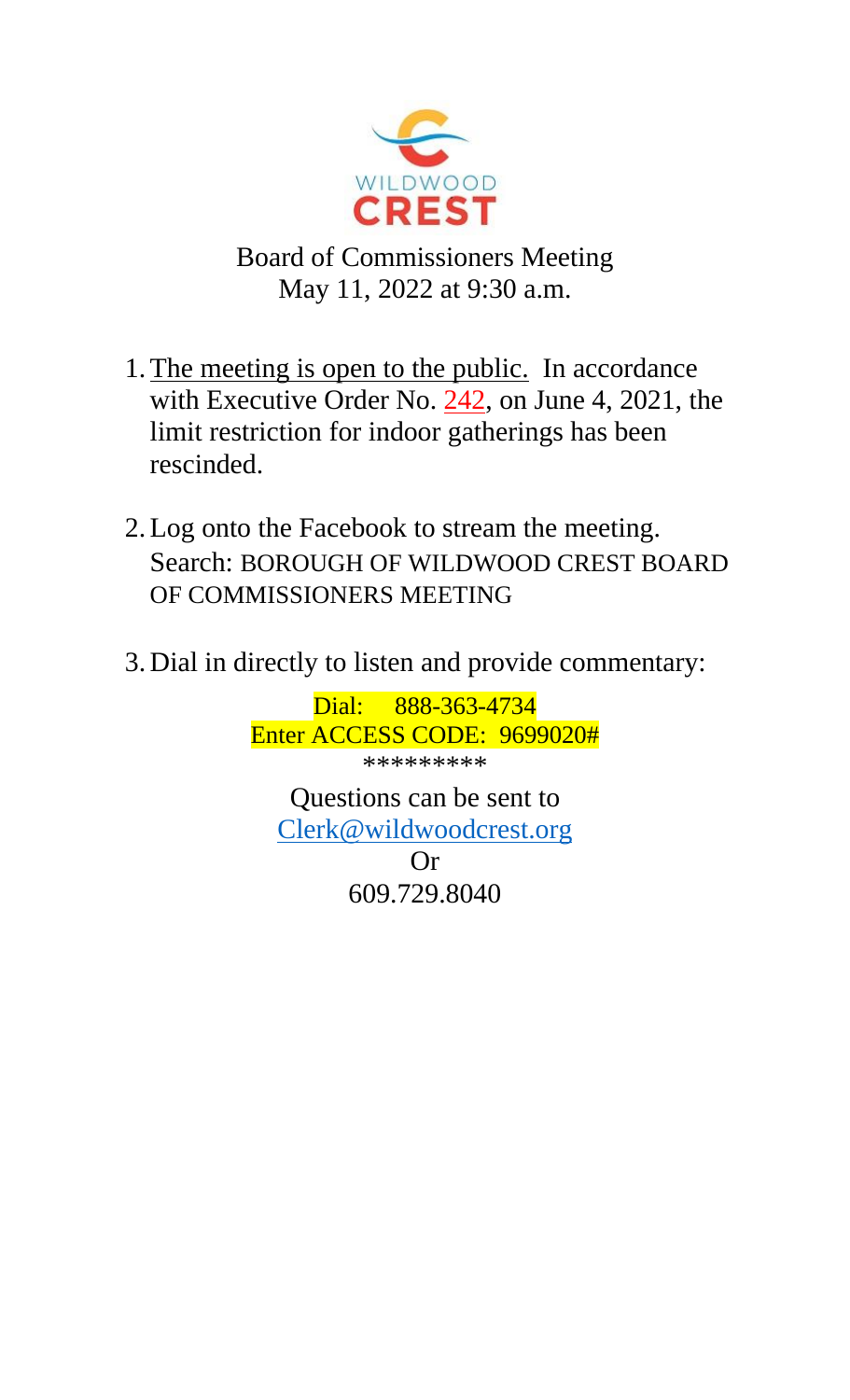## **BOROUGH OF WILDWOOD CREST COMMISSION MEETING AGENDA**

## **May 11, 2022 / 9:30 AM**

### **\*\*THIS IS A PROPOSED AGENDA SUBJECT TO CHANGE WITHOUT NOTICE BY THE BOARD OF COMMISSIONERS\*\***

### 1. **PLEDGE OF ALLEGIANCE TO THE FLAG**

#### 2. **OPEN MEETING WITH ROLL CALL: SCHIFF FRANCO CABRERA**

3. **THE MAYOR READS THE STATEMENT:** In compliance with the Open Public Meetings Act, Chapter 231, P.L. 1975, the notice requirements have been satisfied as to the time, place and date of holding said meeting by posting notice on the bulletin board in Borough Hall, and by mailing and emailing same to the Herald of Cape May County and the Press of Atlantic City on October 13, 2021.

#### 4. **THE MAYOR ANNOUNCES THE ONE-WAY IN AND ONE-WAY OUT METHOD OF INGRESS AND EGRESS IN CASE OF EMERGENCY**

#### 5. **ORDINANCES: Ord. No. 1382 – (ADOPT) Ch. 40 – Licenses – permit temporary signs boro property Ord. No. 1383 – (ADOPT) Ch. 53 – Composition of the police department**

#### 6. **RESOLUTIONS:**

| Second:<br>S<br>Motion:<br>Vote:<br>F<br>C<br>Acknowledging Acquisition of Cape Professional Billing, dba Cape Medical Billing by<br>Administrative Advantage, LLC for Third Party Billing Services for Municipal Basic Life Support<br>(BLS) Ambulance Services<br>Motion:<br>Second:<br>Vote:<br>S<br>F<br>C<br>3.<br>Authorizing the Appointment of Three Parking Enforcement Officers<br>Motion:<br>Second:<br>Vote:<br>S<br>F<br>C<br>Authorizing Borough Engineer Work Order for Beach Street End Public Access Improvements -<br>4.<br>Phase $2 - at$ the NTE sum of \$235,000<br>S<br>Motion:<br>Second:<br>Vote:<br>F<br>C<br>Authorizing Approval of Change Order No. 1 - FY 2019 NJDCA Small Cities Program -<br>5.<br>Renovations to the Old Library to reflect added Armstrong Wood Ceiling System in the Amount of<br>\$30,353.77<br>S<br>Motion:<br>Second:<br>Vote:<br>F<br>C<br>Authorizing an addendum to the Memorandum of Agreement and Contract between the Borough of<br>6.<br>Wildwood Crest and the Wildwood Crest United independent Union, Local 1 for the current contract<br>Expiring December 31, 2025<br>Motion:<br>Second:<br>Vote:<br>S<br>F<br>C<br>Establishing dates and hours of operation for Wildwood Crest Spray Ground for Summer 2022 season<br>7.<br>Second:<br>Vote:<br>Motion:<br>S<br>F<br>C<br>Amending the Policies and Procedures Manual of the Borough of Wildwood Crest<br>8.<br>Vote:<br>Second:<br>S<br>F<br>Motion:<br>C<br>Approving Updated Flood Insurance Promotion Activity with the Atlantic-Cape Multi-Jurisdictional<br>9.<br>Program for Public Information<br>${\bf S}$<br>$\mathbf C$<br>Motion:<br>Second:<br>Vote:<br>F<br>Authorizing Refund of the Homestead Benefit Credit in the Amount of \$464.84 for Property Located<br>10.<br>at 307 East Saint Paul Avenue made payable to Michael Rogosch<br>Motion:<br>Second:<br>Vote:<br>S<br>$\mathbf F$<br>$\mathsf{C}$<br>Authorizing Refund of the Homestead Benefit Credit in the Amount of \$483.98 for Property Located<br>11.<br>at 6701 Park Boulevard made payable to Frank and Diane Lupo<br>Second:<br>Motion:<br>Vote:<br>S<br>F<br>C<br>Authorizing a Professional Services Contract to the Lomax Group for Specialized Engineering and<br>12.<br>Environmental Consulting Services for various blocks and lots in Wildwood Crest<br>S<br>F<br>Motion:<br>Second:<br>Vote:<br>$\mathcal{C}$<br>Authorizing Advertisement of Notice to Bidders for the Lease of the Crest Arts Pavilion Café<br>13.<br>Motion:<br>Second:<br>Vote:<br>${\bf S}$<br>F<br>C<br>Authorizing Advertisement of Notice to Bidders for the Lease of the Crest Arts Pavilion Retail<br>14.<br>Merchandise Store<br>${\bf S}$<br>$\mathcal{C}$<br>F<br>Motion:<br>Second:<br>Vote: | $\,1\,$ | Cape May County Open Space and Farmland Preservation Program for Public Beach Access<br>Improvements |  |  |  |  | Authorizing Amendment to the 2022 Municipal Budget to Account for Additional Funding from the |
|----------------------------------------------------------------------------------------------------------------------------------------------------------------------------------------------------------------------------------------------------------------------------------------------------------------------------------------------------------------------------------------------------------------------------------------------------------------------------------------------------------------------------------------------------------------------------------------------------------------------------------------------------------------------------------------------------------------------------------------------------------------------------------------------------------------------------------------------------------------------------------------------------------------------------------------------------------------------------------------------------------------------------------------------------------------------------------------------------------------------------------------------------------------------------------------------------------------------------------------------------------------------------------------------------------------------------------------------------------------------------------------------------------------------------------------------------------------------------------------------------------------------------------------------------------------------------------------------------------------------------------------------------------------------------------------------------------------------------------------------------------------------------------------------------------------------------------------------------------------------------------------------------------------------------------------------------------------------------------------------------------------------------------------------------------------------------------------------------------------------------------------------------------------------------------------------------------------------------------------------------------------------------------------------------------------------------------------------------------------------------------------------------------------------------------------------------------------------------------------------------------------------------------------------------------------------------------------------------------------------------------------------------------------------------------------------------------------------------------------------------------------------------------------|---------|------------------------------------------------------------------------------------------------------|--|--|--|--|-----------------------------------------------------------------------------------------------|
|                                                                                                                                                                                                                                                                                                                                                                                                                                                                                                                                                                                                                                                                                                                                                                                                                                                                                                                                                                                                                                                                                                                                                                                                                                                                                                                                                                                                                                                                                                                                                                                                                                                                                                                                                                                                                                                                                                                                                                                                                                                                                                                                                                                                                                                                                                                                                                                                                                                                                                                                                                                                                                                                                                                                                                                        |         |                                                                                                      |  |  |  |  |                                                                                               |
|                                                                                                                                                                                                                                                                                                                                                                                                                                                                                                                                                                                                                                                                                                                                                                                                                                                                                                                                                                                                                                                                                                                                                                                                                                                                                                                                                                                                                                                                                                                                                                                                                                                                                                                                                                                                                                                                                                                                                                                                                                                                                                                                                                                                                                                                                                                                                                                                                                                                                                                                                                                                                                                                                                                                                                                        | 2.      |                                                                                                      |  |  |  |  |                                                                                               |
|                                                                                                                                                                                                                                                                                                                                                                                                                                                                                                                                                                                                                                                                                                                                                                                                                                                                                                                                                                                                                                                                                                                                                                                                                                                                                                                                                                                                                                                                                                                                                                                                                                                                                                                                                                                                                                                                                                                                                                                                                                                                                                                                                                                                                                                                                                                                                                                                                                                                                                                                                                                                                                                                                                                                                                                        |         |                                                                                                      |  |  |  |  |                                                                                               |
|                                                                                                                                                                                                                                                                                                                                                                                                                                                                                                                                                                                                                                                                                                                                                                                                                                                                                                                                                                                                                                                                                                                                                                                                                                                                                                                                                                                                                                                                                                                                                                                                                                                                                                                                                                                                                                                                                                                                                                                                                                                                                                                                                                                                                                                                                                                                                                                                                                                                                                                                                                                                                                                                                                                                                                                        |         |                                                                                                      |  |  |  |  |                                                                                               |
|                                                                                                                                                                                                                                                                                                                                                                                                                                                                                                                                                                                                                                                                                                                                                                                                                                                                                                                                                                                                                                                                                                                                                                                                                                                                                                                                                                                                                                                                                                                                                                                                                                                                                                                                                                                                                                                                                                                                                                                                                                                                                                                                                                                                                                                                                                                                                                                                                                                                                                                                                                                                                                                                                                                                                                                        |         |                                                                                                      |  |  |  |  |                                                                                               |
|                                                                                                                                                                                                                                                                                                                                                                                                                                                                                                                                                                                                                                                                                                                                                                                                                                                                                                                                                                                                                                                                                                                                                                                                                                                                                                                                                                                                                                                                                                                                                                                                                                                                                                                                                                                                                                                                                                                                                                                                                                                                                                                                                                                                                                                                                                                                                                                                                                                                                                                                                                                                                                                                                                                                                                                        |         |                                                                                                      |  |  |  |  |                                                                                               |
|                                                                                                                                                                                                                                                                                                                                                                                                                                                                                                                                                                                                                                                                                                                                                                                                                                                                                                                                                                                                                                                                                                                                                                                                                                                                                                                                                                                                                                                                                                                                                                                                                                                                                                                                                                                                                                                                                                                                                                                                                                                                                                                                                                                                                                                                                                                                                                                                                                                                                                                                                                                                                                                                                                                                                                                        |         |                                                                                                      |  |  |  |  |                                                                                               |
|                                                                                                                                                                                                                                                                                                                                                                                                                                                                                                                                                                                                                                                                                                                                                                                                                                                                                                                                                                                                                                                                                                                                                                                                                                                                                                                                                                                                                                                                                                                                                                                                                                                                                                                                                                                                                                                                                                                                                                                                                                                                                                                                                                                                                                                                                                                                                                                                                                                                                                                                                                                                                                                                                                                                                                                        |         |                                                                                                      |  |  |  |  |                                                                                               |
|                                                                                                                                                                                                                                                                                                                                                                                                                                                                                                                                                                                                                                                                                                                                                                                                                                                                                                                                                                                                                                                                                                                                                                                                                                                                                                                                                                                                                                                                                                                                                                                                                                                                                                                                                                                                                                                                                                                                                                                                                                                                                                                                                                                                                                                                                                                                                                                                                                                                                                                                                                                                                                                                                                                                                                                        |         |                                                                                                      |  |  |  |  |                                                                                               |
|                                                                                                                                                                                                                                                                                                                                                                                                                                                                                                                                                                                                                                                                                                                                                                                                                                                                                                                                                                                                                                                                                                                                                                                                                                                                                                                                                                                                                                                                                                                                                                                                                                                                                                                                                                                                                                                                                                                                                                                                                                                                                                                                                                                                                                                                                                                                                                                                                                                                                                                                                                                                                                                                                                                                                                                        |         |                                                                                                      |  |  |  |  |                                                                                               |
|                                                                                                                                                                                                                                                                                                                                                                                                                                                                                                                                                                                                                                                                                                                                                                                                                                                                                                                                                                                                                                                                                                                                                                                                                                                                                                                                                                                                                                                                                                                                                                                                                                                                                                                                                                                                                                                                                                                                                                                                                                                                                                                                                                                                                                                                                                                                                                                                                                                                                                                                                                                                                                                                                                                                                                                        |         |                                                                                                      |  |  |  |  |                                                                                               |
|                                                                                                                                                                                                                                                                                                                                                                                                                                                                                                                                                                                                                                                                                                                                                                                                                                                                                                                                                                                                                                                                                                                                                                                                                                                                                                                                                                                                                                                                                                                                                                                                                                                                                                                                                                                                                                                                                                                                                                                                                                                                                                                                                                                                                                                                                                                                                                                                                                                                                                                                                                                                                                                                                                                                                                                        |         |                                                                                                      |  |  |  |  |                                                                                               |
|                                                                                                                                                                                                                                                                                                                                                                                                                                                                                                                                                                                                                                                                                                                                                                                                                                                                                                                                                                                                                                                                                                                                                                                                                                                                                                                                                                                                                                                                                                                                                                                                                                                                                                                                                                                                                                                                                                                                                                                                                                                                                                                                                                                                                                                                                                                                                                                                                                                                                                                                                                                                                                                                                                                                                                                        |         |                                                                                                      |  |  |  |  |                                                                                               |
|                                                                                                                                                                                                                                                                                                                                                                                                                                                                                                                                                                                                                                                                                                                                                                                                                                                                                                                                                                                                                                                                                                                                                                                                                                                                                                                                                                                                                                                                                                                                                                                                                                                                                                                                                                                                                                                                                                                                                                                                                                                                                                                                                                                                                                                                                                                                                                                                                                                                                                                                                                                                                                                                                                                                                                                        |         |                                                                                                      |  |  |  |  |                                                                                               |
|                                                                                                                                                                                                                                                                                                                                                                                                                                                                                                                                                                                                                                                                                                                                                                                                                                                                                                                                                                                                                                                                                                                                                                                                                                                                                                                                                                                                                                                                                                                                                                                                                                                                                                                                                                                                                                                                                                                                                                                                                                                                                                                                                                                                                                                                                                                                                                                                                                                                                                                                                                                                                                                                                                                                                                                        |         |                                                                                                      |  |  |  |  |                                                                                               |
|                                                                                                                                                                                                                                                                                                                                                                                                                                                                                                                                                                                                                                                                                                                                                                                                                                                                                                                                                                                                                                                                                                                                                                                                                                                                                                                                                                                                                                                                                                                                                                                                                                                                                                                                                                                                                                                                                                                                                                                                                                                                                                                                                                                                                                                                                                                                                                                                                                                                                                                                                                                                                                                                                                                                                                                        |         |                                                                                                      |  |  |  |  |                                                                                               |
|                                                                                                                                                                                                                                                                                                                                                                                                                                                                                                                                                                                                                                                                                                                                                                                                                                                                                                                                                                                                                                                                                                                                                                                                                                                                                                                                                                                                                                                                                                                                                                                                                                                                                                                                                                                                                                                                                                                                                                                                                                                                                                                                                                                                                                                                                                                                                                                                                                                                                                                                                                                                                                                                                                                                                                                        |         |                                                                                                      |  |  |  |  |                                                                                               |
|                                                                                                                                                                                                                                                                                                                                                                                                                                                                                                                                                                                                                                                                                                                                                                                                                                                                                                                                                                                                                                                                                                                                                                                                                                                                                                                                                                                                                                                                                                                                                                                                                                                                                                                                                                                                                                                                                                                                                                                                                                                                                                                                                                                                                                                                                                                                                                                                                                                                                                                                                                                                                                                                                                                                                                                        |         |                                                                                                      |  |  |  |  |                                                                                               |
|                                                                                                                                                                                                                                                                                                                                                                                                                                                                                                                                                                                                                                                                                                                                                                                                                                                                                                                                                                                                                                                                                                                                                                                                                                                                                                                                                                                                                                                                                                                                                                                                                                                                                                                                                                                                                                                                                                                                                                                                                                                                                                                                                                                                                                                                                                                                                                                                                                                                                                                                                                                                                                                                                                                                                                                        |         |                                                                                                      |  |  |  |  |                                                                                               |
|                                                                                                                                                                                                                                                                                                                                                                                                                                                                                                                                                                                                                                                                                                                                                                                                                                                                                                                                                                                                                                                                                                                                                                                                                                                                                                                                                                                                                                                                                                                                                                                                                                                                                                                                                                                                                                                                                                                                                                                                                                                                                                                                                                                                                                                                                                                                                                                                                                                                                                                                                                                                                                                                                                                                                                                        |         |                                                                                                      |  |  |  |  |                                                                                               |
|                                                                                                                                                                                                                                                                                                                                                                                                                                                                                                                                                                                                                                                                                                                                                                                                                                                                                                                                                                                                                                                                                                                                                                                                                                                                                                                                                                                                                                                                                                                                                                                                                                                                                                                                                                                                                                                                                                                                                                                                                                                                                                                                                                                                                                                                                                                                                                                                                                                                                                                                                                                                                                                                                                                                                                                        |         |                                                                                                      |  |  |  |  |                                                                                               |
|                                                                                                                                                                                                                                                                                                                                                                                                                                                                                                                                                                                                                                                                                                                                                                                                                                                                                                                                                                                                                                                                                                                                                                                                                                                                                                                                                                                                                                                                                                                                                                                                                                                                                                                                                                                                                                                                                                                                                                                                                                                                                                                                                                                                                                                                                                                                                                                                                                                                                                                                                                                                                                                                                                                                                                                        |         |                                                                                                      |  |  |  |  |                                                                                               |
|                                                                                                                                                                                                                                                                                                                                                                                                                                                                                                                                                                                                                                                                                                                                                                                                                                                                                                                                                                                                                                                                                                                                                                                                                                                                                                                                                                                                                                                                                                                                                                                                                                                                                                                                                                                                                                                                                                                                                                                                                                                                                                                                                                                                                                                                                                                                                                                                                                                                                                                                                                                                                                                                                                                                                                                        |         |                                                                                                      |  |  |  |  |                                                                                               |
|                                                                                                                                                                                                                                                                                                                                                                                                                                                                                                                                                                                                                                                                                                                                                                                                                                                                                                                                                                                                                                                                                                                                                                                                                                                                                                                                                                                                                                                                                                                                                                                                                                                                                                                                                                                                                                                                                                                                                                                                                                                                                                                                                                                                                                                                                                                                                                                                                                                                                                                                                                                                                                                                                                                                                                                        |         |                                                                                                      |  |  |  |  |                                                                                               |
|                                                                                                                                                                                                                                                                                                                                                                                                                                                                                                                                                                                                                                                                                                                                                                                                                                                                                                                                                                                                                                                                                                                                                                                                                                                                                                                                                                                                                                                                                                                                                                                                                                                                                                                                                                                                                                                                                                                                                                                                                                                                                                                                                                                                                                                                                                                                                                                                                                                                                                                                                                                                                                                                                                                                                                                        |         |                                                                                                      |  |  |  |  |                                                                                               |
|                                                                                                                                                                                                                                                                                                                                                                                                                                                                                                                                                                                                                                                                                                                                                                                                                                                                                                                                                                                                                                                                                                                                                                                                                                                                                                                                                                                                                                                                                                                                                                                                                                                                                                                                                                                                                                                                                                                                                                                                                                                                                                                                                                                                                                                                                                                                                                                                                                                                                                                                                                                                                                                                                                                                                                                        |         |                                                                                                      |  |  |  |  |                                                                                               |
|                                                                                                                                                                                                                                                                                                                                                                                                                                                                                                                                                                                                                                                                                                                                                                                                                                                                                                                                                                                                                                                                                                                                                                                                                                                                                                                                                                                                                                                                                                                                                                                                                                                                                                                                                                                                                                                                                                                                                                                                                                                                                                                                                                                                                                                                                                                                                                                                                                                                                                                                                                                                                                                                                                                                                                                        |         |                                                                                                      |  |  |  |  |                                                                                               |
|                                                                                                                                                                                                                                                                                                                                                                                                                                                                                                                                                                                                                                                                                                                                                                                                                                                                                                                                                                                                                                                                                                                                                                                                                                                                                                                                                                                                                                                                                                                                                                                                                                                                                                                                                                                                                                                                                                                                                                                                                                                                                                                                                                                                                                                                                                                                                                                                                                                                                                                                                                                                                                                                                                                                                                                        |         |                                                                                                      |  |  |  |  |                                                                                               |
|                                                                                                                                                                                                                                                                                                                                                                                                                                                                                                                                                                                                                                                                                                                                                                                                                                                                                                                                                                                                                                                                                                                                                                                                                                                                                                                                                                                                                                                                                                                                                                                                                                                                                                                                                                                                                                                                                                                                                                                                                                                                                                                                                                                                                                                                                                                                                                                                                                                                                                                                                                                                                                                                                                                                                                                        |         |                                                                                                      |  |  |  |  |                                                                                               |
|                                                                                                                                                                                                                                                                                                                                                                                                                                                                                                                                                                                                                                                                                                                                                                                                                                                                                                                                                                                                                                                                                                                                                                                                                                                                                                                                                                                                                                                                                                                                                                                                                                                                                                                                                                                                                                                                                                                                                                                                                                                                                                                                                                                                                                                                                                                                                                                                                                                                                                                                                                                                                                                                                                                                                                                        |         |                                                                                                      |  |  |  |  |                                                                                               |
|                                                                                                                                                                                                                                                                                                                                                                                                                                                                                                                                                                                                                                                                                                                                                                                                                                                                                                                                                                                                                                                                                                                                                                                                                                                                                                                                                                                                                                                                                                                                                                                                                                                                                                                                                                                                                                                                                                                                                                                                                                                                                                                                                                                                                                                                                                                                                                                                                                                                                                                                                                                                                                                                                                                                                                                        |         |                                                                                                      |  |  |  |  |                                                                                               |
|                                                                                                                                                                                                                                                                                                                                                                                                                                                                                                                                                                                                                                                                                                                                                                                                                                                                                                                                                                                                                                                                                                                                                                                                                                                                                                                                                                                                                                                                                                                                                                                                                                                                                                                                                                                                                                                                                                                                                                                                                                                                                                                                                                                                                                                                                                                                                                                                                                                                                                                                                                                                                                                                                                                                                                                        |         |                                                                                                      |  |  |  |  |                                                                                               |
|                                                                                                                                                                                                                                                                                                                                                                                                                                                                                                                                                                                                                                                                                                                                                                                                                                                                                                                                                                                                                                                                                                                                                                                                                                                                                                                                                                                                                                                                                                                                                                                                                                                                                                                                                                                                                                                                                                                                                                                                                                                                                                                                                                                                                                                                                                                                                                                                                                                                                                                                                                                                                                                                                                                                                                                        |         |                                                                                                      |  |  |  |  |                                                                                               |

7. BILLS:\_\_\_\_\_\_\_\_\_\_\_\_\_\_\_: Motion that all bills properly authorized, as submitted, be paid \_\_\_\_\_\_\_\_\_\_\_\_\_\_\_: Second the motion